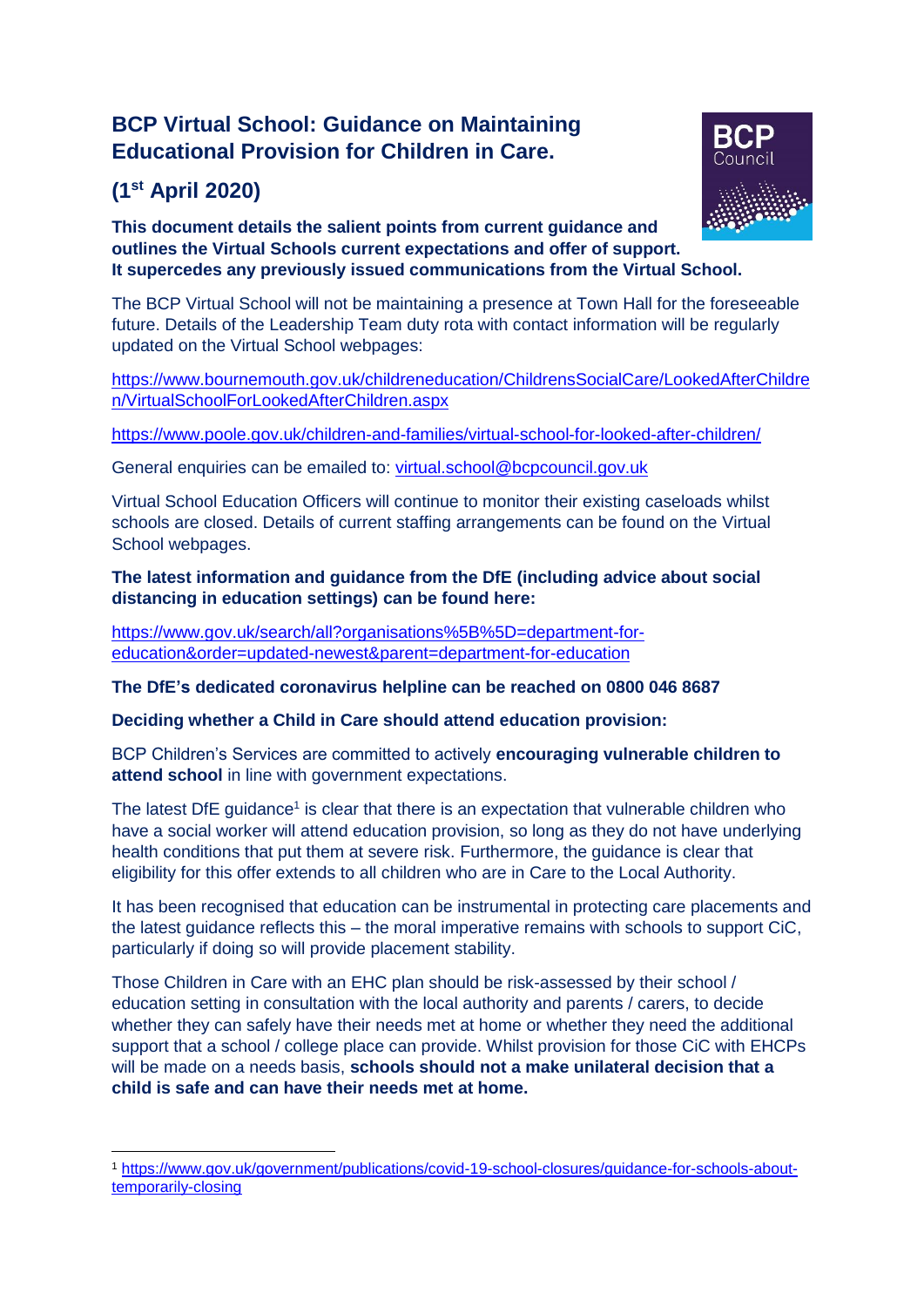Foster carers who are over 70 or have an underlying health condition are advised to discuss the situation with their social worker to arrive at a decision **that is in the best interest of the child.**

Likewise, carers who have concerns about the health of anyone in their household should discuss these concerns with their social worker in the first instance.

In respect of Care Experienced Young People, the wider flexibility in the guidance allows schools to assess vulnerability on a case by case basis. The Virtual School will maintain its advice and guidance role with regard to those CEYP who are subject to Adoption, Child Arrangement and Special Guardianship Orders.

The Virtual School are asking that Social Workers continue to liaise with parents/carers and arrive at a decision on whether the child should be attending school in line with the most up to date guidance. Further guidance on the decision-making process will follow in due course.

Where the decision is taken that a Child in Care does not need to attend school (or other educational provision), then the social worker must notify that provision at the earliest available opportunity and then alert the Virtual School.

The Virtual School will monitor school attendance of Children in Care via its own attendance tracker, supported by Welfare Call where capacity allows.

#### **Early Years Settings:**

Childcare providers continue to be responsible for caring for vulnerable children. Providers should try to remain open to support these children.

As with schools and Post-16 providers, the definition of vulnerable children extends to Children in Care and those who have EHCPs. **All Children in Care to the local authority are eligible.**

As with school age children, **there is an expectation that vulnerable children who have a social worker will attend their early years setting, so long as it is safe for them to do so.** In circumstances where a parent/carer does not want a vulnerable child to attend, the social worker and setting should explore the reasons for this directly with the parent/carer

Those children with an EHCP should be risk-assessed by settings in consultation with the local authority and parents/carers to decide whether they still need a childcare place, or whether they can safely have their needs met at home. Further guidance on the decisionmaking process will follow in due course.

# **Parents/carers of vulnerable children will not be penalised if their child does not attend an Early Years setting.**

The Virtual School will (as part of the Local Authority's coordinated response), work with providers to agree the provision needed locally to support identified needs.

#### **Residential Settings:**

Residential children's homes, special schools and colleges, other residential, and mainstream boarding schools, are usually considered households for the purposes of the household self-isolation policy. Therefore, the setting should self-isolate if a resident displays symptoms. **The approach to self-isolation will depend on the physical layout of the setting and staffing arrangements.**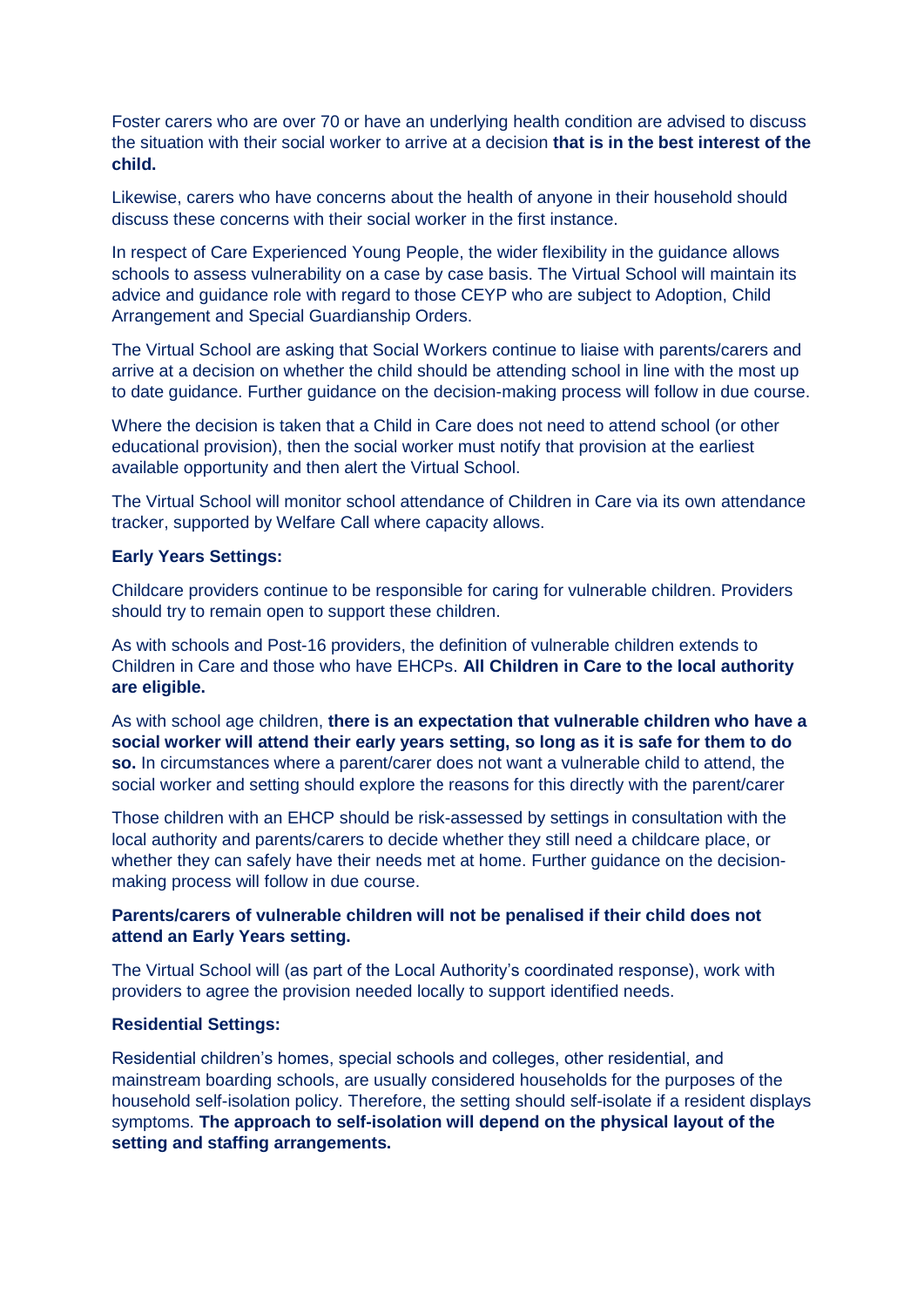Staff ratios must be maintained at a safe level to protect children and young people. The Virtual School will (as part of the Local Authority's coordinated response) liaise with children's homes, and special schools and colleges, to regularly monitor staffing levels. This is particularly important for those pupils or students whose needs mean they are safer remaining in the setting than returning home.

The Virtual School will (as part of the Local Authority's coordinated response) work with settings to draft in staff from other settings in order to maintain safe pupil-staff ratios. This recognises that staffing should be prioritised towards the most vulnerable pupils and students, particularly those in residential provision.

If social workers or police need to visit and investigate child protection concerns, such professionals should be admitted to the home while observing appropriate infection control procedures.

#### **Recording Attendance and safeguarding:**

As of Monday 23<sup>rd</sup> March, educational settings should record attendance via the online forms at this link: [https://www.gov.uk/government/publications/coronavirus-covid-19](https://www.gov.uk/government/publications/coronavirus-covid-19-attendance-recording-for-educational-settings) [attendance-recording-for-educational-settings](https://www.gov.uk/government/publications/coronavirus-covid-19-attendance-recording-for-educational-settings)

The Virtual School has live school attendance tracker which is regularly updated by VSEOs and colleagues from other agencies. This is being used to supplement the ongoing arrangement with Welfare Call and will continue throughout the period of school closure, Those Children in Care who are not attending school by mutual agreement will be coded with a # by Welfare Call.

Preferably, the Local Authority should be copied into school's daily attendance returns to the DfE as this is pertinent in case of CiN and CP children as well as those who are in Care.

If a child is expected to be in school and doesn't attend, then schools should be conducting safe and well checks as they normally would.

# **Schools should be making regular contact with all vulnerable pupils who are not in attendance.**

In all circumstances where a vulnerable child does not take up their place at school, or discontinues, the education setting should notify their social worker.

School leaders should anticipate that the cohort in attendance will remain fluid throughout the period of school closure and this should be reflected in any planning wherever possible. The Virtual School will work with commissioning teams and Children's Social Care to identify emerging cases of placement instability and endeavour to inform schools in good time so that provision to sustain care placement can be made

#### **Support for Schools:**

The Virtual School will operate as a key point of contact between the education sector and Children's Social Care and maximise the autonomy afforded it by using the Pupil Premium Grant to mitigate against identified issues and concerns.

The statement that schools will not deliver National Curriculum is intended to manage expectations rather than limit aspiration. Most schools will still deliver some education and the expectation is that some learning should be taking place. The Virtual School will support provision to enhance the learning of those CiC who are attending school wherever possible.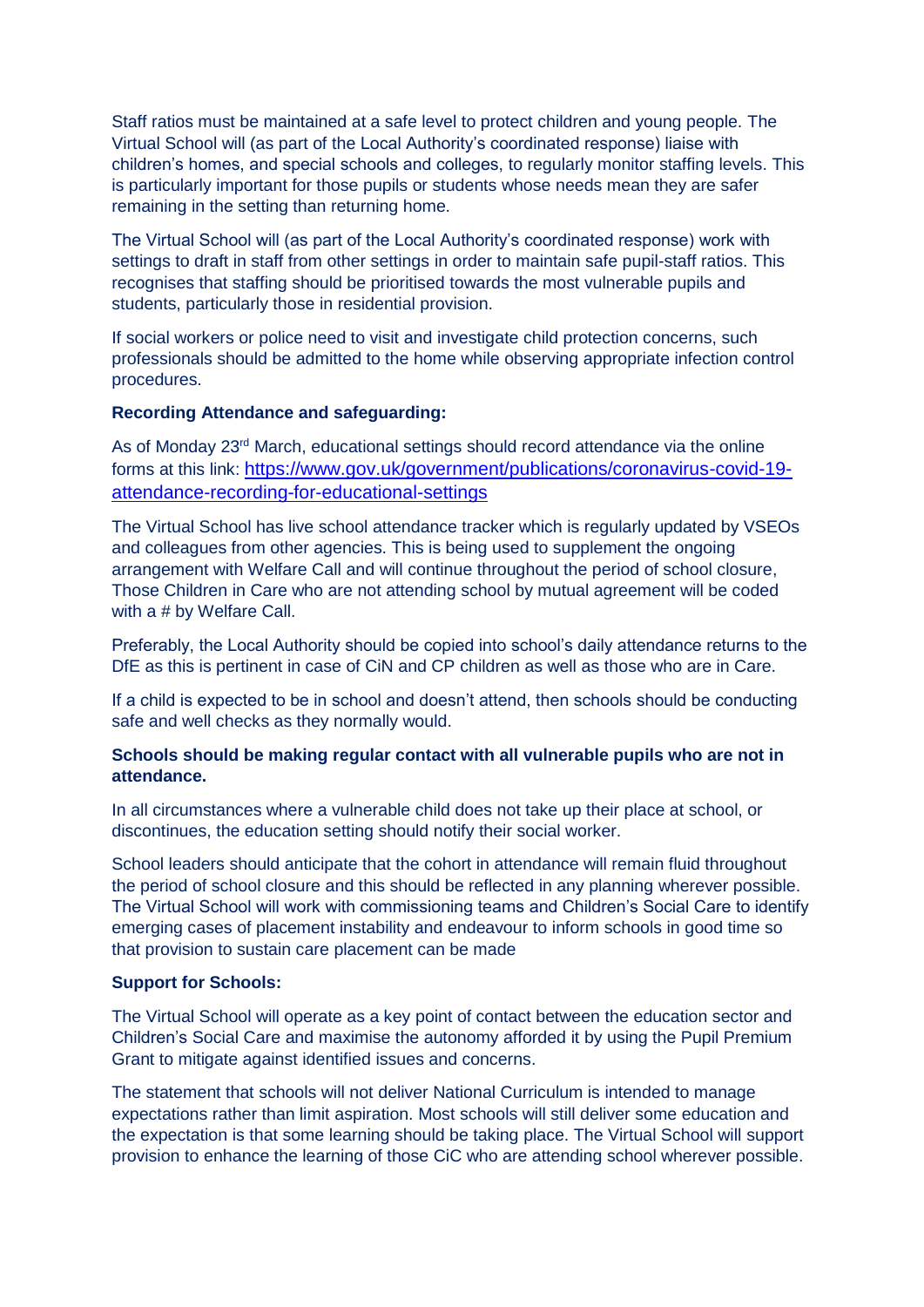The Virtual School will work with schools and other providers to identify those pupils who are at risk of disengaging from education altogether following the indefinite period of school closure and commission additional support as appropriate. This will include the identification of those Year 11 pupils who are now at risk of becoming NEET

The Virtual School will continue to conduct PEPs remotely during the period of school closure as required. These will be in a revised format in response to the current situation.

The Virtual School will conduct PEPs for all CiC during the summer term. This will be done remotely if restrictions on movement and school attendance are not lifted. As schools reopen, target setting will prioritise the need for successful re-engagement with education and filling any gaps in learning that have emerged.

The Virtual School will work closely with schools to monitor the attainment of those children who have missed out on statutory assessments at EYFS and Key Stages 1 and 2 and intervene early where any gaps in learning are identified.

The Virtual School will liaise with Head teachers to ensure that all CiC who are not sitting exams at the end of Key Stage 4 achieve results that are a true reflection of their ability.

The Virtual School will work with schools to closely monitor the progress and attainment of the current Year 10 cohort. It will work proactively with schools to mitigate against the impact of missed schooling on pupil achievement at the end of Key Stage 4.

Where appropriate, the Virtual School will support schools to implement additional online learning resources and direct funding from the Pupil Premium + grant towards this.

#### **Support for Home Learning:**

Where a decision has been made for a Child in Care to remain at home, the Virtual School will support home learning.

The Virtual School has developed an offer of supplementary materials that has been made available to all pupils in the cohort, along with example timetables and schedules to support carers with facilitating home learning.

The Virtual School has a small number of Nimbl licenses available for those children who are identified as likely to benefit from them.

The Virtual School will also endeavour to provide printed resources for those children who have limited internet access or who would benefit from reduced screen time in the home.

From the start of the summer term, the Virtual School will be hosting weekly webinars for Foster Carers focusing on support for home learning and pupil wellbeing.

#### **Post-16 Education and Training:**

#### **Apprenticeships:**

The Education and Skills Funding Agency is taking steps (including an offer of support to providers) to ensure that, wherever possible, apprentices can continue and complete their apprenticeship. The provision made by the ESFA include:

- Encouraging training providers to deliver training to apprentices remotely, and via elearning, as far as is practicable
- Modifying end-point assessment arrangements to include remote assessments wherever practicable and possible